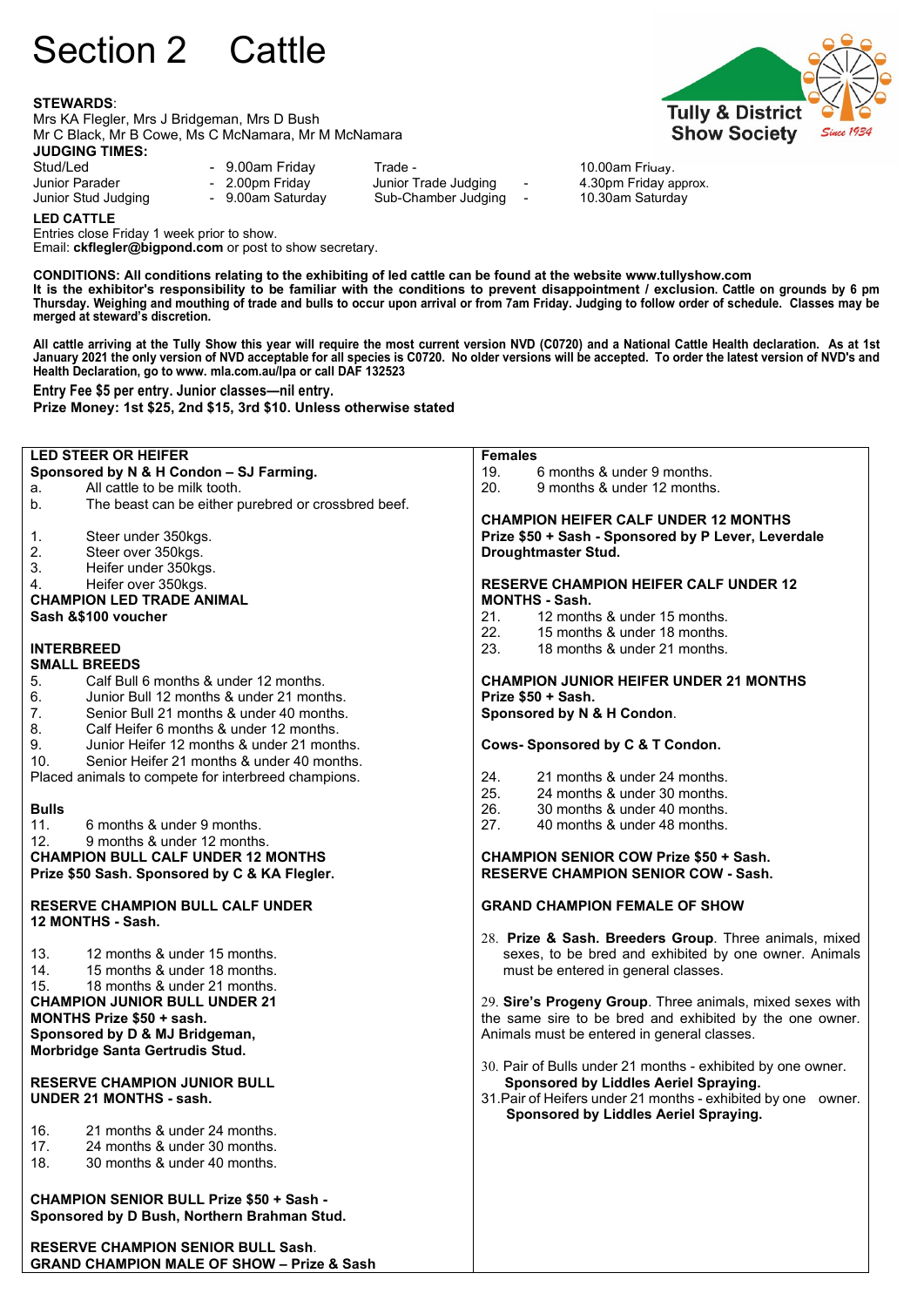# **JUNIOR PARADER**

## **Points for Judging:**

Handlers will be judged on their ability to control animal, animals' presentation and handler's presentation.

## **CONDITIONS**

- Paraders may parade any animal that is entered in the stud beef or led trade cattle section up to 21 months.
- Paraders must be neatly attired. Points will be deducted for poor presentation.
- Paraders encouraged to wear a white coat. No names on coat although breed logos are permissible.
- Age as at 1st May.

## **Prize's 1st \$25, 2nd \$15, 3rd \$10.**

32.Under 10 years. 33.10 to 12 years. 34.13 years. 35.14 years. 36.15 years. 37.16 & 17 years. 38.18 & under 25 years.

**Champion Junior Parader**

Rosette and \$25.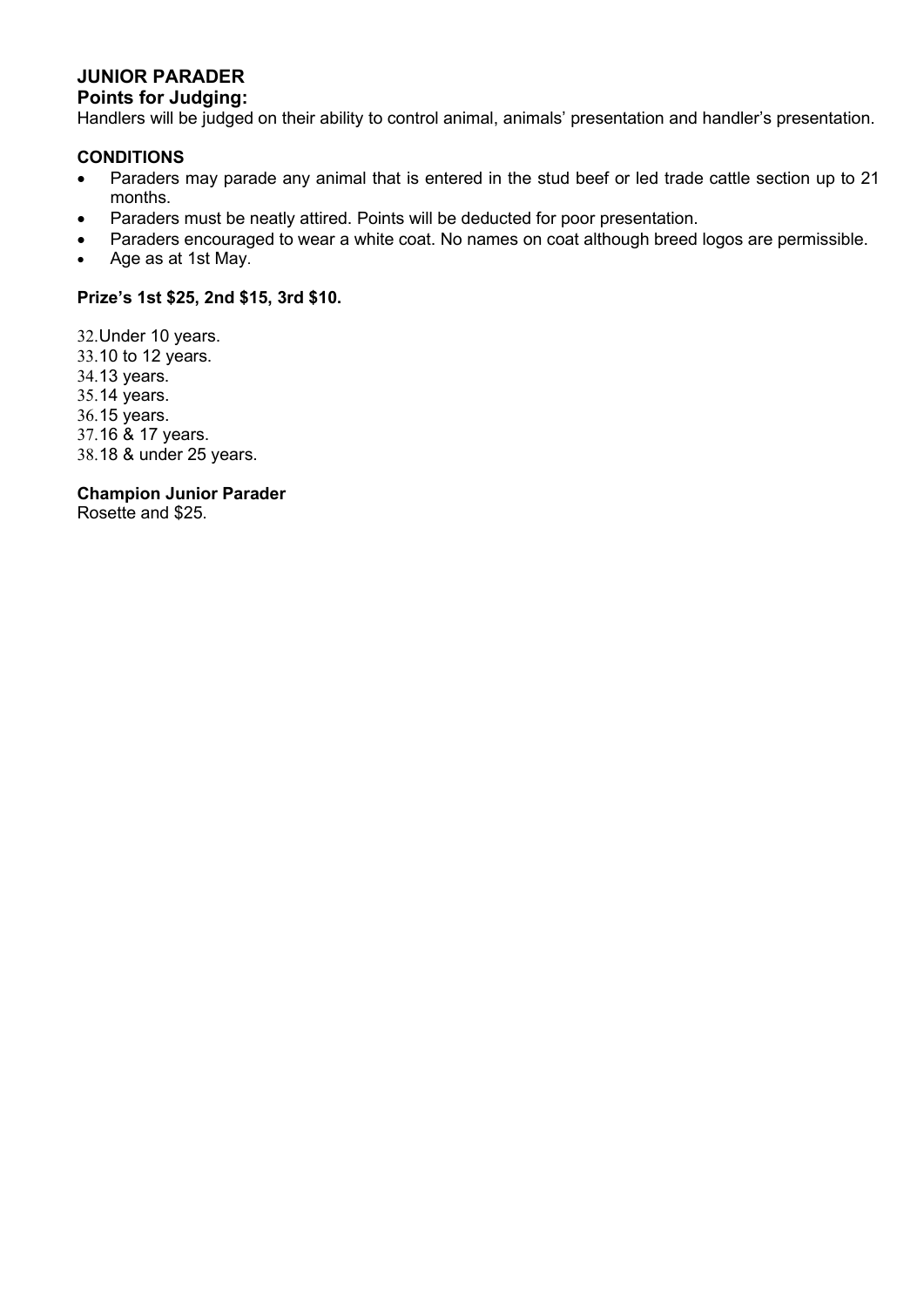# **TRADE CATTLE**

**Judging:** Friday 10am. Auction to be held Friday 1 pm. Selling commission 6% (1% to be donated to Show Society in lieu of Entry Fee). Junior prime beef cattle judging 4.30pm Friday.

Entries close Friday 1 week prior to show. All cattle to arrive at showgrounds between 3.00pm and 7.00pm on Thursday. Email: **ckflegler@bigpond.com** or post to Show Secretary PO Box 61 Tully 4854

#### **NOTE**

All single entries are to be judged on quality and trade suitability. All pens are to be judged on evenness, quality & trade suitability.

#### **CONDITIONS**

- a. All sections open.
- b. All cattle must be the bona fide property of the exhibitor.
- c. A signed NVD must be provided on delivery of animals.
- d. All animals exhibited to be of good general health and free of ticks and / or transmittable diseases. Use product with nil (ESI) export slaughter interval or with nil (WHP) withholding period.
- e. All cattle to be AUCTIONED unless stated.
- f. All cattle Live weight.
- g. All cattle will be mouthed 2 weeks prior to show unless facilities not available.
- h. All entries are received subject to the right of the Stewards to reject any cattle not up to Show standard and if required to arrange for same to be removed from the ground before judging commences.
- i. Stewards also retain the right to transfer any entry to a more suitable class.
- All cattle will be poll or dehorned. Cattle with horns will not be accepted.
- k. On arrival at the grounds all cattle must be penned by the owner or his representative.
- l. Where there is poor competition, the Judge may use his discretion whether to award a prize when exhibits are not of sufficient merit.
- m. All cattle exhibited shall remain on the Show Grounds until 3pm Saturday under penalty of disqualification.
- n. The Society declines any responsibility in connection with the animals or injury to or by them. The owner shall be personally responsible.
- o. In the event of an exhibit in any one class not being worthy of a prize, no prize money will be awarded.
- p. Champions may be selected from single or pen classes.
- q. All cattle will be weighed.
- r. Pasture and/or crop fed cattle that have been supplementary fed will not be exempt.
- s. All animals to be exhibited must be registered with the National Livestock Identification System (NLIS).
- t. Cattle cannot enter or compete in more than one class.
- u. If 'Best Exhibit' is nominated as a Droughtmaster or Droughtmaster cross, the Droughtmaster society will sponsor an additional \$200.

## **Prize Money: First \$50, Second \$30, Third \$15 unless otherwise stated.**

#### **TRADE CATTLE**

- 1. Single milk or 2 tooth beast (steer or heifer), most suitable for domestic trade.
- 2. Single 4 tooth steer, most suitable for export trade.
- 3. Single 6 tooth steer, most suitable for export trade.
- 4. Single fat cow.
- 5. Single heavyweight bullock of show. **Sponsored by Merryport Pty Ltd.**
- 6. Pen of 2 heifers, showing no more than 2 permanent teeth.
- 7. Pen of 3 steers, showing no more than 2 permanent teeth. **Sponsored by Ray White Rural -Townsville**.
- 8. Pen of 3 bullocks, showing no more than 4 permanent teeth. **The Les Blennerhassett Memorial Trophy.**
- 9. Pen of 3 bullocks, showing no more than 6 permanent teeth.

**Champion Steer of Show. M.J.V. McNamara Memorial Trophy, Sash & \$100 Sponsored by McVale.**

**Champion Bullock of Show. Prize \$100 Sponsored by Blairs Mufflers & Aluminium.**

**Champion Pen of Show From classes 7, 8 &.9 \$650 cash and sash**

**Reserve Champion Pen of Show From classes 7, 8 & 9 \$350 cash and sash**

**Best Exhibit in Trade Cattle Prize \$200 cash and Sash. Sponsored by Bingil Bay Beef**